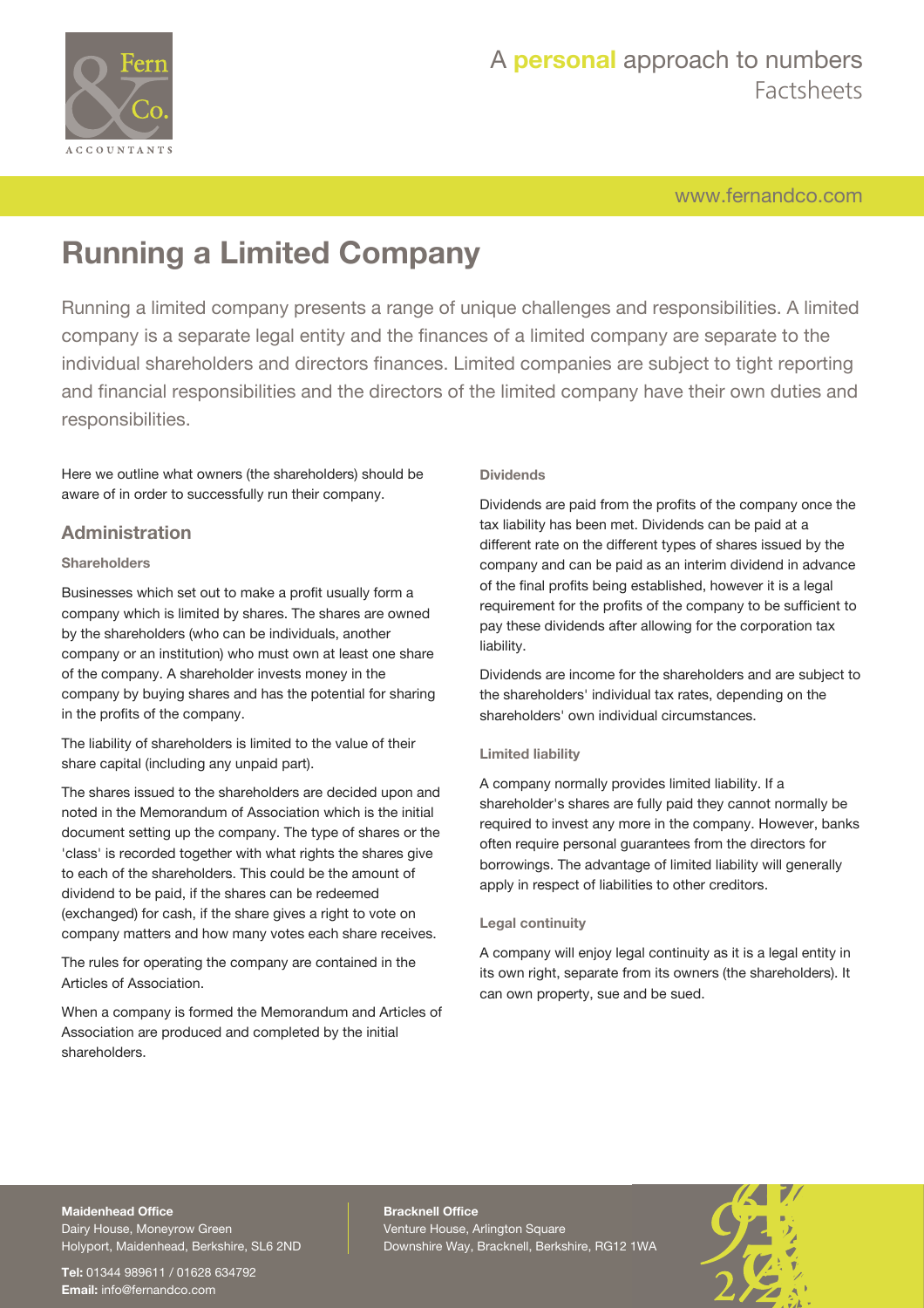

## [www.fernandco.com](http://www.fernandco.com)

### **Directors**

A director can be involved from the start in establishing a new business or appointed to the Board of a company. A director is an officer of the company with extensive legal responsibilities. The Companies Act 2006 sets out a statement of general duties.

The legislation requires that directors act in the interests of their company and not in the interests of any other parties (including shareholders). Even sole director/shareholder companies must consider the implications by not putting their own interests above those of the company.

The Act outlines seven statutory directors' duties:

- Duty to act within their powers in accordance with the company's constitution
- Duty to promote the success of the company
- Duty to exercise independent judgment
- Duty to exercise reasonable care, skill and diligence
- Duty to avoid conflicts of interest
- Duty not to accept benefits from third parties
- Duty to declare interest in a proposed transaction or arrangement

Where a company director's income is all taxed at source there is no need for them to file a Self assessment tax return.

## **Company secretaries**

Since April 2008, unless there is an express requirement in the company's articles of association, the Companies Act 2006 no longer requires private limited companies to appoint a company secretary. Even if the articles do require it, it is relatively straightforward for the directors of a company to amend the provision, subject to shareholder agreement.

The important tasks that would normally fall to a company secretary, including shareholder administration and communication, corporate governance and statutory

compliance, must still be done. In the absence of a company secretary, company law states that directors must take on this responsibility.

The company should inform Companies House of the resignation of any existing company secretary.

**Maintaining statutory registers**

All companies must maintain up-to-date registers of key details. These include:

- Register of members
- Register of directors
- Register of directors' residential addresses
- Register of mortgages and charges
- Register of debentures
- Minutes of board meetings
- Minutes of general meetings
- Directors service contracts
- Register of People with Significant Control (an individual who ultimately owns or controls more than 25% of a company's shares or voting rights or who otherwise exercises control over a company or its management).

Failure to keep the registers up to date can incur a penalty of up to £5,000.

The registers must be made available for inspection by the general public at the company's registered office or at a single alternative inspection location (SAIL), which must also be recorded at Companies House.

## **Accounts and Confirmation Statement**

There is a requirement for a company to prepare financial statements and for tax purposes a requirement to maintain accounting records for six years from the end of the last company financial year they relate to, or longer if they show a transaction that covers more than one of the company's

## **Maidenhead Office**

Dairy House, Moneyrow Green Holyport, Maidenhead, Berkshire, SL6 2ND

**Tel:** 01344 989611 / 01628 634792 **Email:** [info@fernandco.com](mailto:info@fernandco.com)

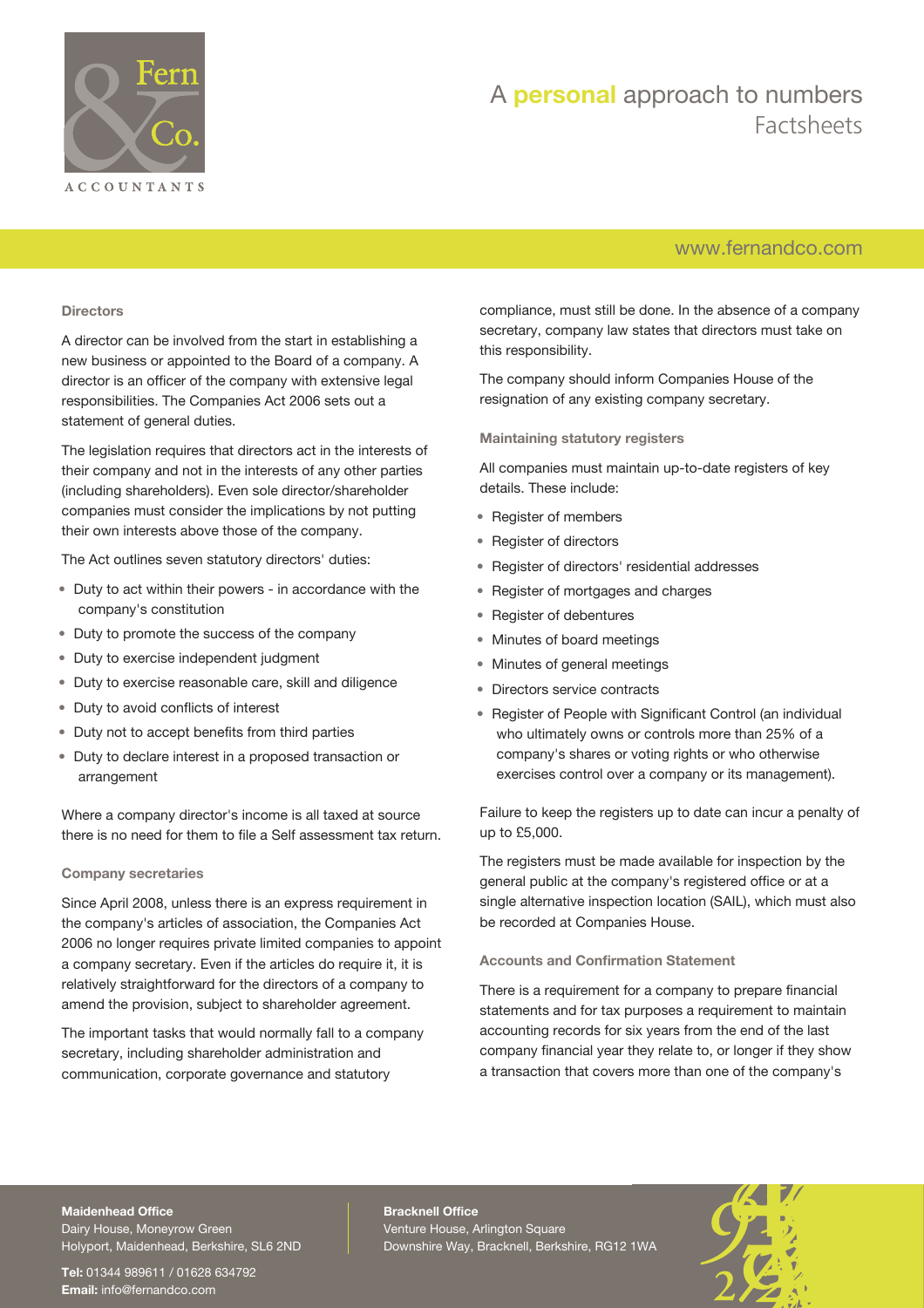

## [www.fernandco.com](http://www.fernandco.com)

accounting periods or if the company has bought something that it expects to last more than six years, like equipment or machinery.

A company's accounts and confirmation statement (previously annual return) must be filed annually with the Registrar of Companies. Non-compliance will render the company liable to dissolution, with liabilities subsequent to the dissolution being the responsibility of the directors.

## **Penalties**

The Companies Act 2006 provides for the Registrar of Companies to charge penalties and fines, including a penalty of between £150 - £1,500 for the late filing of accounts (the amount depends on the status of the company and the degree of lateness and is doubled if late for two successive years).

Failure to file Confirmation Statements, annual returns or accounts is a criminal offence which can result in directors being fined personally in the criminal courts.

### **Insurance**

Insurance cover should be reviewed for Public Liability, Professional Indemnity and if the company takes on staff, Employers' Liability.

## **Taxation**

## **PAYE, NICs and employing staff**

For the directors of the company who receive a salary it will be necessary to register for a Pay As You Earn (PAYE) scheme and the payments made will need to be considered for deduction of PAYE tax, National Insurance contributions (NICs) and pensions auto-enrolment.

If the company employs staff members, they will be paid on a regular basis and along with PAYE tax, NICs and pensions auto-enrolment deductions from their wage the company as an employer will potentially be required to pay an employers' NIC and pensions auto-enrolment contribution.

The company directors and employees are able to receive benefits-in-kind from the company (for example company cars and private medical insurance). Most benefits are subject to income tax and the company will have to meet an extra charge of NICs on the value of the benefits. Special rules apply to company directors who receive loans from the company at no or beneficial rates of interest.

## **VAT**

VAT is a tax charged when a VAT registered business sells its goods or services. The company collects this tax and pays it over to HMRC typically on a quarterly basis. The company may also pay VAT on items purchased and in some circumstances can deduct the VAT it has paid from the VAT it has collected from customers.

A company must register for VAT within 30 days of the end of any month, when the total VAT taxable turnover for the last 12 months was over the VAT threshold.

## **Corporation tax and self assessment (CTSA)**

The company will be subject to corporation tax at the current rate of 19% and there are no plans to reduce the rate in the future.

### **CTSA key features**

- A company has to calculate its own corporation tax liability.
- A company is required to pay the tax due in advance of filing a tax return.
- A 'process now, check later' enquiry regime applies when the tax return is submitted.
- The inclusion in the tax return, and in a single self assessment, of the liabilities of close companies on loans and advances to shareholders and others, and of liabilities under Controlled Foreign Companies legislation.
- The requirement for companies to self assess by reference to transfer pricing legislation.

#### **Maidenhead Office**

Dairy House, Moneyrow Green Holyport, Maidenhead, Berkshire, SL6 2ND

**Tel:** 01344 989611 / 01628 634792 **Email:** [info@fernandco.com](mailto:info@fernandco.com)